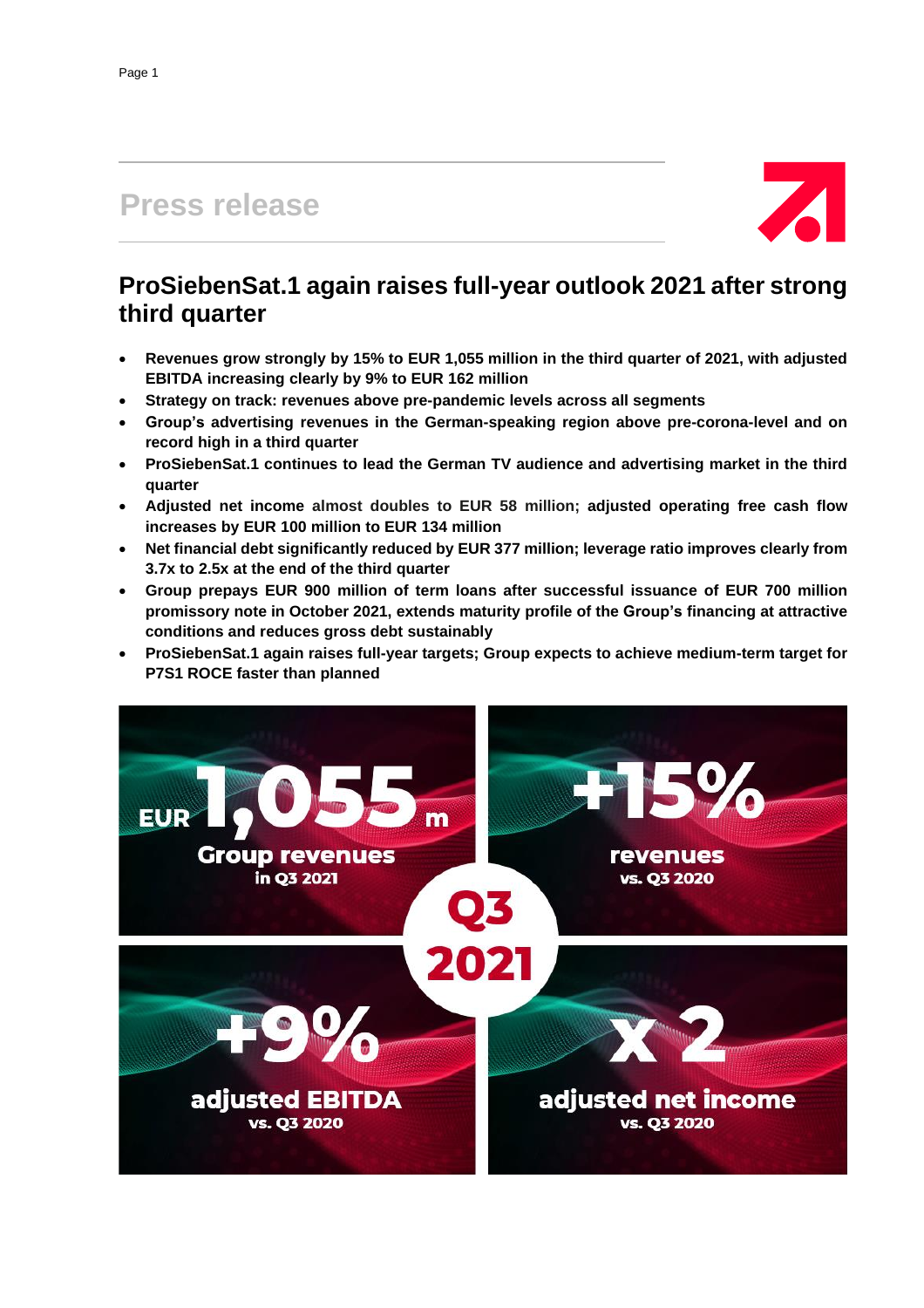**Unterföhring, November 4, 2021.** ProSiebenSat.1 Media SE continued its revenue and earnings growth in the third quarter of 2021, benefiting from the strategic diversification of its business. The Group generated a considerable revenue increase of 15% to EUR 1,055 million (previous year: EUR 921 million), with the advertising business in particular growing strongly and improving even better than expected after the effects of the COVID-19 pandemic. At the same time, the strong positioning of the Group is paying off: In the Entertainment segment, the program production business also recorded strong revenue growth again, and the Dating segment supported the Group's revenue increase with The Meet Group, which was consolidated in September 2020. In addition, all areas in the Commerce & Ventures segment continued to show considerable signs of recovery.

With the effects of the COVID-19 pandemic still noticeable in the first quarter of 2021, the strong second and now also third quarter of 2021 had a significant impact on the nine-month period: In the months of January to September 2021, the Group increased its revenues by 19% to EUR 3,041 million (previous year: EUR 2,555 million).

**Rainer Beaujean, Chairman of the Executive Board of ProSiebenSat.1 Media SE:** "We are very pleased with the development of ProSiebenSat.1. We posted record quarterly revenues for the second time in a row and significantly improved our profitability over the course of the year – the result of our successful strategy. Our Entertainment advertising revenues in the German-speaking region were even at the highest level in a third quarter ever. This again underlines the strength and sustainability of our medium. At the same time, our good performance throughout the Group proves that all signs point to growth also in the future. We have therefore raised our full-year targets once again. The P7S1 return on capital employed is an important KPI to measure our success. Its now expected improvement to over 13% reflects our clear and focused strategy and shows that we are well on track to reach our medium-term target of 15% faster than planned."

### **Operating performance**

The **Entertainment** segment's external revenues increased by 15% to EUR 728 million in the third quarter of 2021 (previous year: EUR 633 million). Organically<sup>(1)</sup>, growth was also significant at 17%. Following a strong increase in the second quarter, the advertising market continued to improve, especially in the region of Germany, Austria and Switzerland, with advertising revenues in the Entertainment segment up 18% yearon-year in the third quarter of 2021. These were thus well above pre-pandemic levels, clearly exceeding the figure from the third quarter of 2019 by 12%. The program production business also continued to develop dynamically: Revenues from program production and sales increased by 20% year-on-year. In the ninemonth period, the segment's external revenues grew by 17% to EUR 2,075 million (previous year: EUR 1,772 million) due to the strong development in the second and third quarters. Both in the third quarter and on a nine-month basis, ProSiebenSat.1 continues to be the number 1 in the German TV market. The Group is the market leader in the German TV advertising market with a share of 38.7% (9M: 36.9%), and in the audience market (14- to 49-year-olds) with 24.7% (9M: 25.1%).

In the third quarter of 2021, the **Dating** segment generated external revenues of EUR 129 million and thus EUR 44 million more than in the previous-year quarter (previous year: EUR 84 million). This increase is driven by the acquisition of The Meet Group, which has been complementing the Dating portfolio synergistically since September 2020. Organically $^{(1)}$ , revenues in the Dating segment remained about stable compared to the previous year, having benefited from strong demand for matchmaking offers in spring and summer 2020 on account of the pandemic. Between January and September of this year, segment revenues doubled to EUR 409 million (previous year: EUR 201 million).

External revenues in the **Commerce & Ventures** were almost at previous year's level amounting to EUR 198 million in the third quarter of 2021 (previous year: EUR 204 million) – despite the disposal and deconsolidation of the OTC provider WindStar Medical in December 2020. Organically<sup>(1)</sup>, and thus in particular excluding the effects of the WindStar Medical disposal, the segment grew significantly by 15% and benefited from positive development in all areas. The online beauty provider Flaconi made the strongest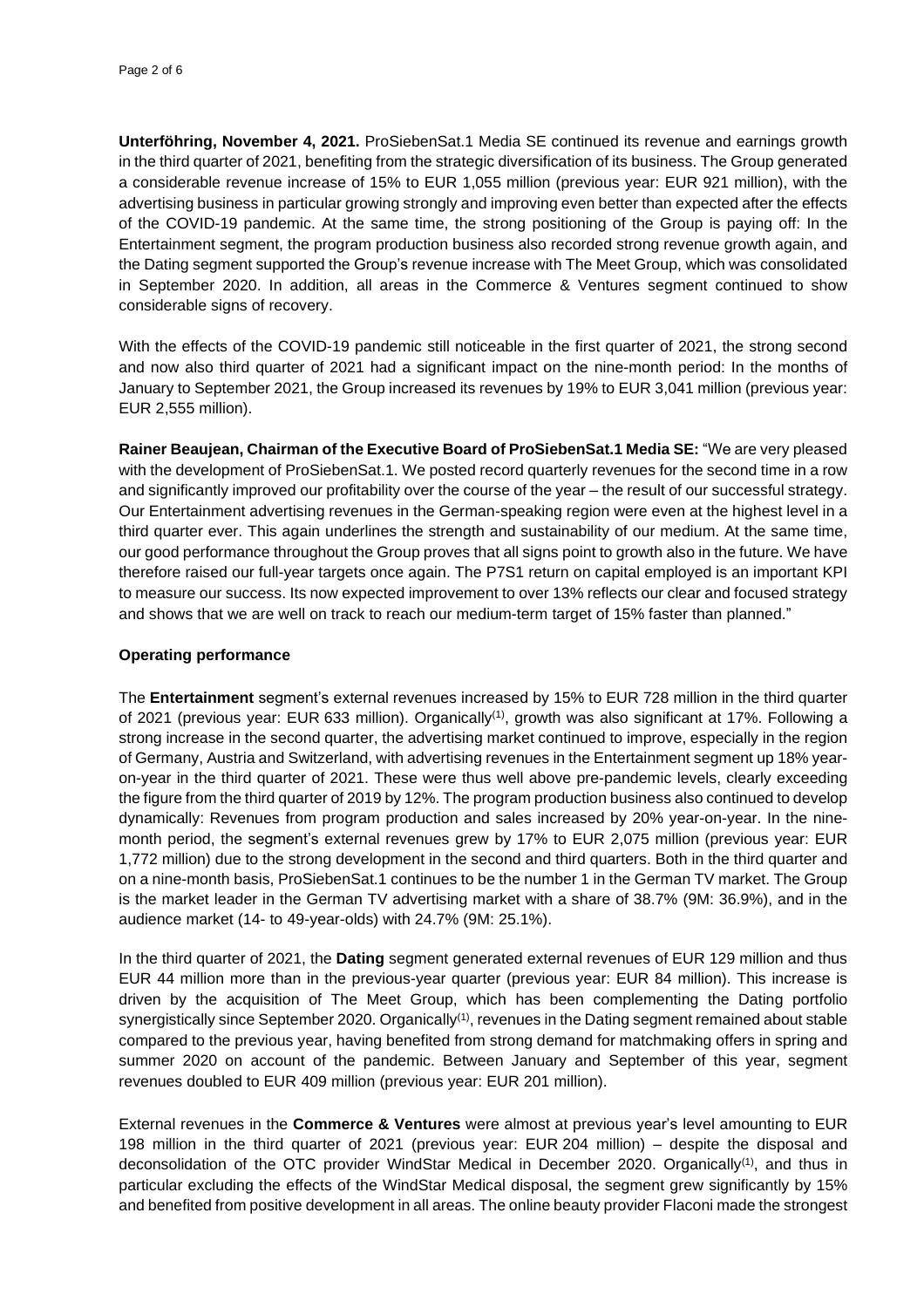contribution. Significant growth rates were also recorded by the rental car comparison portal Billiger Mietwagen (Silvertours) and the experience and leisure business of Jochen Schweizer mydays. SevenVentures' media-for-equity and media-for-revenue business continued to perform well, too. This is reflected in the segment revenues of the first nine months of 2021: They were still 4% below the previous year at EUR 558 million (previous year: EUR 582 million) due primarily to the disposal of WindStar Medical in the previous year. Organically $^{\text{\tiny{(1)}}}$ , however, revenues clearly grew by 14% in the nine-month period.

As a result of the revenue momentum, also the Group's **adjusted EBITDA** improved compared with the previous year quarter, rising by 9% to EUR 162 million in the third quarter of 2021 (previous year: EUR 149 million). In addition to the different margin structures of the individual business models, this primarily reflects the planned increase in programming costs. As announced at the beginning of the year, the Group is using the positive advertising market environment to strengthen the reach and market share of its entertainment offerings in the medium and long term by focusing on local and live content. In the first nine months of the year, adjusted EBITDA increased by EUR 141 million or 43% to EUR 470 million (previous year: EUR 328 million). **Adjusted net income** almost doubled in the third quarter of 2021 to EUR 58 million (previous year: EUR 29 million), up by EUR 122 million at EUR 158 million in a nine-month comparison. This strong increase largely reflects the very positive development of adjusted EBITDA and lower financing expenses.

The Group's **adjusted operating free cash flow** also improved significantly in the third quarter of 2021, increasing by EUR 100 million to EUR 134 million (previous year: EUR 34 million). In the first nine months of the year, there was a corresponding considerable increase in adjusted operating free cash flow to EUR 303 million (previous year: EUR 67 million). This positive development reflects especially the Group's high earnings growth in both reporting periods. Overall, the improvement in adjusted operating free cash flow underlines the Group's effective cash flow management.

ProSiebenSat.1's **net financial debt** improved year-on-year by a considerable EUR 377 million to EUR 2,111 million at the end of the third quarter of 2021 (September 30, 2020: EUR 2,488 million), despite the dividend payment in June 2021. In addition to a stronger cash flow performance, the proceeds from the disposal of WindStar Medical received in the fourth quarter of 2020 had a positive effect here. At the same time, the dividend payment of EUR 111 million is the main reason for the increase compared to the end of 2020 (December 31, 2020: EUR 1,968 million). The **leverage ratio** (the ratio of the Group's net financial debt to its LTM adjusted EBITDA) therefore clearly improved and decreased to a factor of 2.5x as of the end of the reporting period (December 31, 2020: 2.8x; September 30, 2020: 3.7x). The significant decrease in leverage ratio compared to September 30, 2020 reflects the considerably lower net financial debt as well as the improvement in adjusted EBITDA over the last 12 months.

Furthermore, ProSiebenSat.1 set up the Group's **financing** even more long term recently. At the beginning of October 2021, the Group successfully concluded a new promissory loan in the amount of EUR 700 million with tenors of four, six, eight and ten years at attractive conditions. All proceeds were used to prepay existing term loans maturing in April 2023 and April 2024 early. The total prepayment amount was EUR 900 million, which reduced the Group's term loans from EUR 2.1 billion to EUR 1.2 billion. Accordingly, the Group also reduced its gross debt sustainably.

## **Outlook**

Against the backdrop of the continued strong development of advertising revenues in the third quarter of 2021, ProSiebenSat.1 Group has decided to again raise its target ranges for revenues and adjusted EBITDA in full-year 2021 compared to the outlook published on July 19, 2021.

Overall, the Group is now targeting for full-year 2021 – without further portfolio changes – revenues of EUR 4.5 billion with a variance of plus/minus EUR 50 million (previously: target range of EUR 4.4 billion to EUR 4.5 billion; previous-year figure adjusted for currency and portfolio effects: EUR 4.055 billion<sup>(1)</sup>). This represents a year-on-year increase between 10% and 12% (previously: 9% and 11%). ProSiebenSat.1 is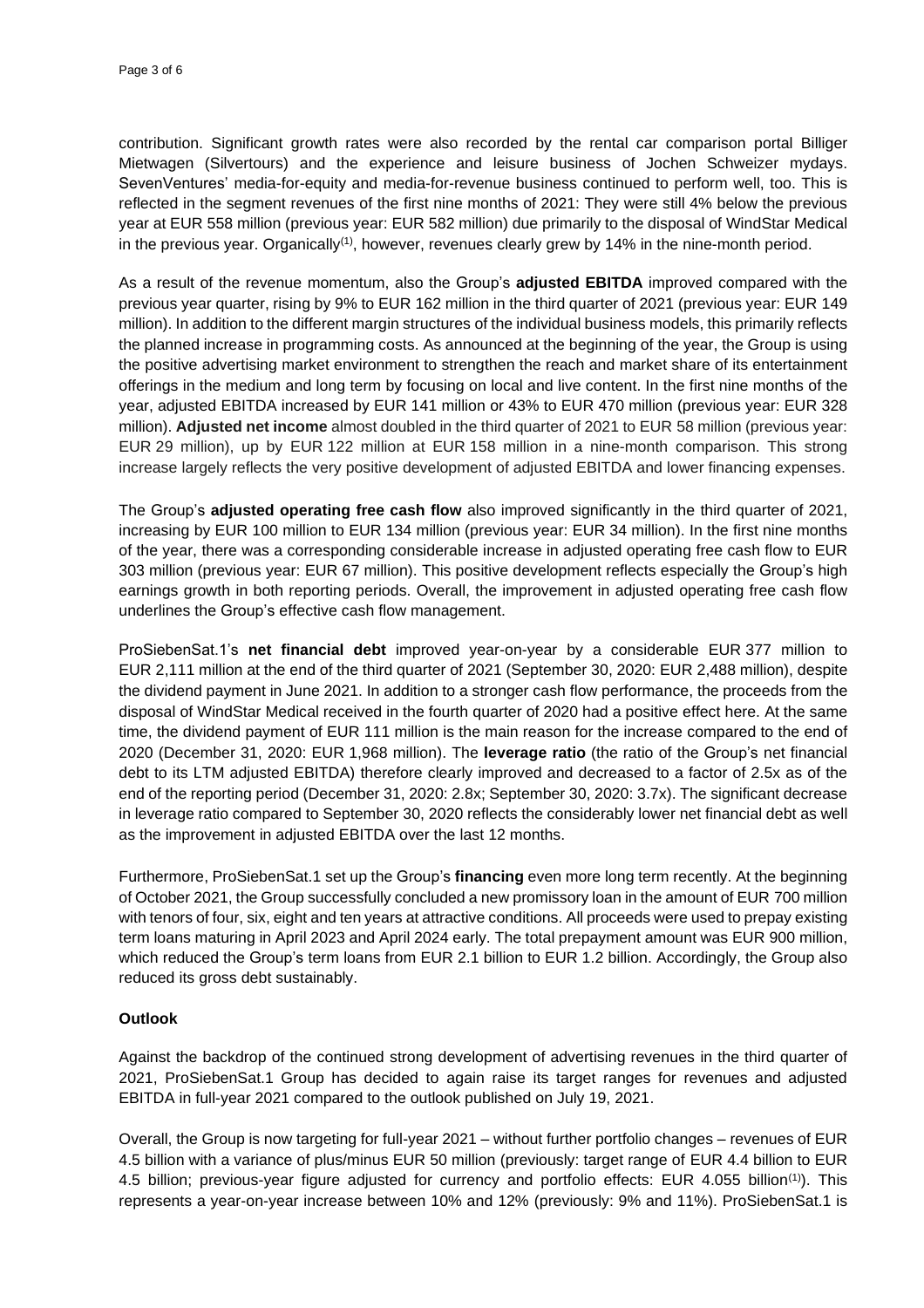thus again significantly increasing the outlook given at the beginning of the year, which had expected revenues of between EUR 4.150 billion and EUR 4.350 billion. The range of the revenue target figures continues to depend particularly on the development of advertising revenues in the region of Germany, Austria and Switzerland in the context of the further course of the COVID-19 pandemic. After the strong third quarter, the Group assumes a growth of 9% to 11% (previously: 3% to 7%) in its advertising revenues in the region of Germany, Austria and Switzerland compared to the previous year and thus a better than previously expected development.

Based on these revenue assumptions, ProSiebenSat.1 now expects a Group adjusted EBITDA for the fullyear of 2021 – without further portfolio changes – of around EUR 840 million with a variance of plus/minus EUR 10 million (previously: around EUR 820 million with a variance of plus/minus EUR 20 million; previousyear figure adjusted for currency and portfolio effects: EUR 708 million<sup>(2)</sup>). On average, this represents a year-on-year increase of 19% (previously: 16%) and a further increase of the outlook published at the beginning of the year, which had anticipated adjusted EBITDA of between EUR 720 million and EUR 780 million. The Group is taking advantage of the positive advertising market environment to increase investments in its local program in order to expand its reach across all platforms and thus also creates the conditions for further advertising revenue growth in the future: Accordingly, programming costs for the fullyear will amount in total to c. EUR 1 billion, as announced at the Annual Press Conference on March 4, 2021, with over half of this relating to local content, and be in total up to EUR 50 million above the previous year.

The increase of the revenue and adjusted EBITDA target ranges also has a positive effect on the Group's other most important financial performance indicators:

The adjusted operating free cash flow is amongst others based on the development of the adjusted EBITDA. Reaching a midpoint of the now targeted adjusted EBITDA target range and following the very positive cash flow development in the first nine months of the year 2021, the Group now assumes the adjusted operating free cash flow for the full-year – for reasons of comparability corrected for the change of investments in relation to the construction of the new campus at the premises in Unterföhring – to improve by at least EUR 100 million compared to the previous year (previous year: EUR 424 million; previously: increase in an at least mid-double-digit million euro range).

Due to the consistent management and the associated improvement of relevant key earnings figures at the year-end of 2021, the Group now expects – depending on business performance and excluding any portfolio changes – a leverage ratio below the upper end of its medium-target corridor of 1.5x and 2.5x (previously: leverage ratio at the upper end of the target corridor; previous year: 2.8x).

The Group`s adjusted net income is mainly determined by the development of the adjusted EBITDA. As before, this key figure is also influenced by the financial result, which includes among others the at-equity investment in the streaming platform Joyn, and by income taxes. On this basis and without further portfolio changes, the Group thus now expects the adjusted net income for the full-year 2021 to be significantly above the previous year's figure of EUR 221 million (previously: above the previous year's figure). Accordingly, the dividend payment to the shareholders of the Group, which is based on this key figure, would also increase (general dividend policy: pay-out of around 50% of adjusted net income).

ProSiebenSat.1 Group measures the medium-term financial success of the company on the basis of P7S1 ROCE (return on capital employed). The Group introduced this key financial indicator as a key figure for the entire Group in 2020. Against the background of the improved operating performance and the consistent sustainable management of the Group, we are now targeting a P7S1 ROCE of more than 13% (previously: more than 10%; previous year: 10%) in financial year 2021. For the Group as a whole, this key figure is expected to exceed 15% in the medium-term.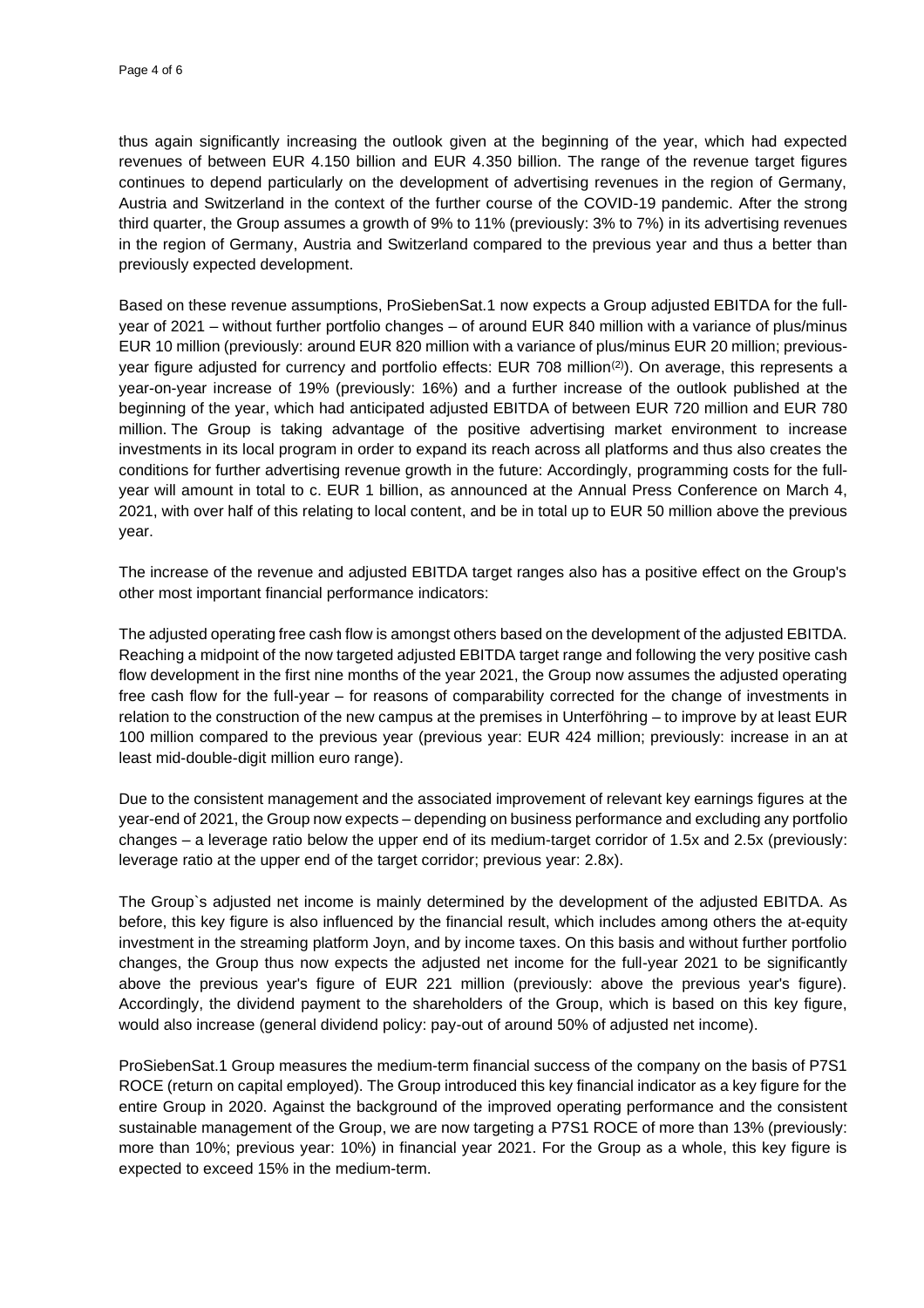(1) Organic = adjusted for portfolio and currency effects.

(2) Based on revenues in financial year 2020 translated at the exchange rates used for planning purposes in financial year 2021 (EUR/USD exchange rate of around USD 1.22) less revenues of the companies deconsolidated in 2020 – WindStar Medical at EUR 114 million and myLoc at EUR 10 million – plus pro forma revenues for The Meet Group between January and August 2020 of EUR 173 million, also translated at the exchange rate used for planning purposes in financial year 2021 (EUR/USD exchange rate of around USD 1.22).

(3) Based on adjusted EBITDA in financial year 2020 translated at the exchange rates used for planning purposes in financial year 2021 (EUR/USD exchange rate of around USD 1.22) less adjusted EBITDA of the companies deconsolidated in 2020 – WindStar Medical at EUR 23 million and myLoc at EUR 3 million – plus the pro forma adjusted EBITDA contributions for The Meet Group between January and August 2020 of EUR 33 million, also translated at the exchange rate used for planning purposes in financial year 2021 (EUR/USD exchange rate of around USD 1.22).

Further key figures can be found on our Group website at www.ProSiebenSat1.com. The presentation and the Quarterly Statement for the third quarter of 2021 will also be available here from 7:30 a.m. on November 4, 2021.

#### **Key figures of ProSiebenSat.1 Group** in EUR m

| .                                                                       | Q3 2021 | Q3 2020 | Change in % | Q1-Q3 2021 | Q1-Q3 2020 | Change in % |
|-------------------------------------------------------------------------|---------|---------|-------------|------------|------------|-------------|
| Revenues                                                                | 1,055   | 921     | 15%         | 3,041      | 2,555      | 19%         |
| Adjusted EBITDA (1)                                                     | 162     | 149     | 9%          | 470        | 328        | 43%         |
| Adjusted EBITDA margin<br>(in %)                                        | 15.3%   | 16.1%   | $-0.8$ pp   | 15.4%      | 12.9%      | $2.6$ pp    |
| <b>EBITDA</b>                                                           | 156     | 174     | $-10%$      | 445        | 340        | 31%         |
| Reconciling items                                                       | -6      | 25      |             | $-25$      | 12         |             |
| Operating result (EBIT)                                                 | 97      | 114     | $-15%$      | 260        | 159        | 64%         |
| <b>Financial result</b>                                                 | 6       | $-13$   | $\tilde{}$  | 53         | $-84$      |             |
| Net income                                                              | 72      | 69      | 4%          | 252        | 39         | $> +100%$   |
| Attributable to<br>shareholders of<br>ProSiebenSat.1 Media<br><b>SE</b> | 73      | 69      | 6%          | 262        | 52         | $> +100%$   |
| Non-controlling interests                                               | -1      | 0       |             | $-10$      | $-13$      | $-22%$      |
| Adjusted net income <sup>(2)</sup>                                      | 58      | 29      | 98%         | 158        | 36         | $> +100%$   |
| Adjusted earnings per<br>share (in EUR)                                 | 0.26    | 0.13    |             | 0.70       | 0.16       |             |
| Adjusted operating free<br>cash flow <sup>(3)</sup>                     | 134     | 34      | $>+100%$    | 303        | 67         | $> +100%$   |
| Free cash flow $(4)$                                                    | 52      | $-337$  | $\tilde{}$  | 16         | $-429$     |             |
| Cash flow from operating<br>activities                                  | 349     | 310     | 13%         | 849        | 824        | 3%          |

#### **Key figures of ProSiebenSat.1 Group** in EUR m

|                               | Sep. 30, 21 | Dec. 31, 20 | Sep. 30. |
|-------------------------------|-------------|-------------|----------|
|                               | 1.875       |             |          |
| ity ratio (in %)              | 28.6%       | 23.8%       | 6%       |
| Cash and cash equivalents     |             |             |          |
| Net financial debt (5)        |             |             |          |
| Leverage ratio <sup>(6)</sup> | 25Y         |             |          |

#### **Segment key figures of ProSiebenSat.1 Group** in EUR m

| .                   |         |         |             |            |            |             |
|---------------------|---------|---------|-------------|------------|------------|-------------|
|                     | Q3 2021 | Q3 2020 | Change in % | Q1-Q3 2021 | Q1-Q3 2020 | Change in % |
| Entertainment       |         |         |             |            |            |             |
| Revenues            | 755     | 655     | 15%         | 2.149      | 1,841      | 17%         |
| External revenues   | 728     | 633     | 15%         | 2.075      | 1,772      | 17%         |
| Adjusted EBITDA (1) | 128     | 115     | 11%         | 367        | 260        | 41%         |
| <b>Dating</b>       |         |         |             |            |            |             |
| Revenues            | 129     | 84      | 53%         | 409        | 201        | $>+100%$    |
| External revenues   | 129     | 84      | 53%         | 409        | 201        | $>+100%$    |
| Adjusted EBITDA (1) | 25      | 19      | 32%         | 87         | 51         | 71%         |